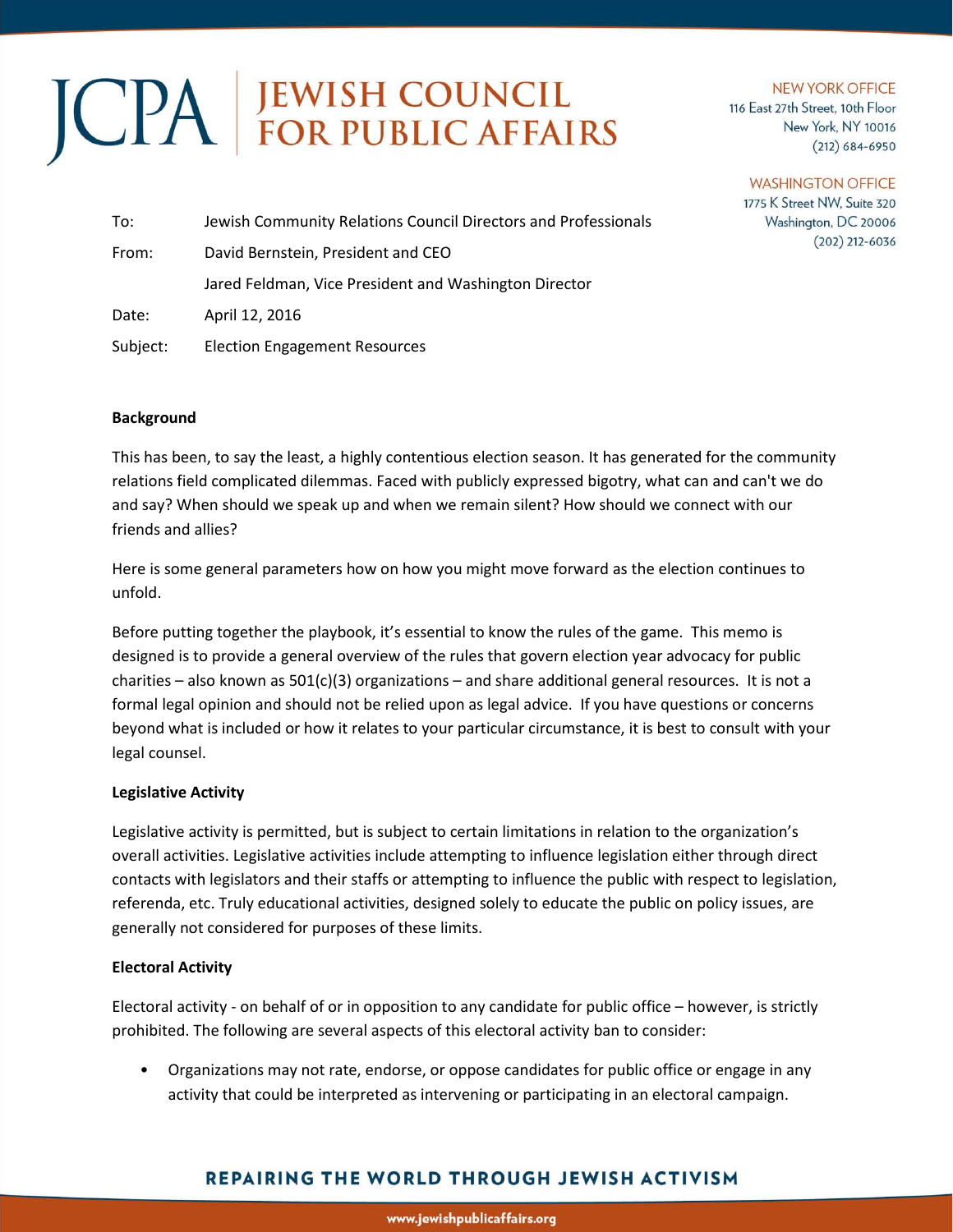- Invitations to elected officials should be handled with great care during a campaign season. Candidate forums are permitted so long as every candidate has an **equal opportunity** to appear. Forums must be held in a way that does not suggest support or opposition to any candidate or party. Care must be taken to ensure that all legally qualified candidates are given a similar opportunity. Questions must cover a broad range of topics and cannot evidence any editorial bias. Forums can take many forms, including a debate with all the candidates, sequential events, or events with campaign representatives. If one or more candidate declines to participate, the organization may still proceed with the event so long as every candidate had an equal opportunity to participate. If you provide a forum for just one individual, very sensitive issues are raised. We suggest that you consult with your legal counsel if you have any concerns about how to handle such invitations.
- Special consideration must be used when making any statements about candidates for public office. While organizations that would normally speak out on an issue may continue to do so, they must be careful to avoid any reference to the candidacy or election. San Francisco JCRC has developed this useful [set of questions](https://org2.salsalabs.com/o/5145/c/627/images/JCRC%20Statement%20Form.doc) to help guide deliberation on whether or not to issue a statement. These questions are broadly applicable and can be an important guide when working on sensitive issues. Similarly, the JCPA has developed this [communications matrix](https://org2.salsalabs.com/o/5145/c/627/images/Communications%20Matrix-1.xlsx) that we use to identify the right communications tools and audiences. It may also be a useful resource.
- Organizations may not provide meeting space, lists, equipment, advertising space or any other resources to a party or candidate unless they have affirmatively offered the same resources at the same terms to all other qualified candidates. It is not adequate to say that other campaigns could have availed themselves had they inquired.
- Candidate questionnaires and voting records have elicited close scrutiny by the IRS and should be handled with care. Organizations considering distributing a questionnaire or voting record should consult with legal counsel.
- Lay leaders may engage in campaign related activity, but should use caution and avoid doing so in their organizational capacity, even if for "identification purposes only." Prominent leaders, whose affiliation may be well known without identification, should exercise great restraint.
- Professionals employed by 501(c)(3) organizations may also engage in campaign related activity. However, those in senior and/or visible public roles should generally avoid doing so, since it may be difficult to establish, if necessary, that they are acting as individuals and not on behalf of their agencies.
- Nonpartisan activity such as voter registration and get out the vote efforts are permissible as long as they are not designed to favor any party or candidate.

To the extent possible, our organizations should be consistent in their approach. Some organizations have found it helpful to [adopt policies](http://bolderadvocacy.org/wp-content/uploads/2014/07/Sample_501c3_Policy_for_Election_Season.pdf) with regard to political activity, including rules for candidate forums, and whether and under what conditions certain lay and professional leaders may engage in campaign activity.